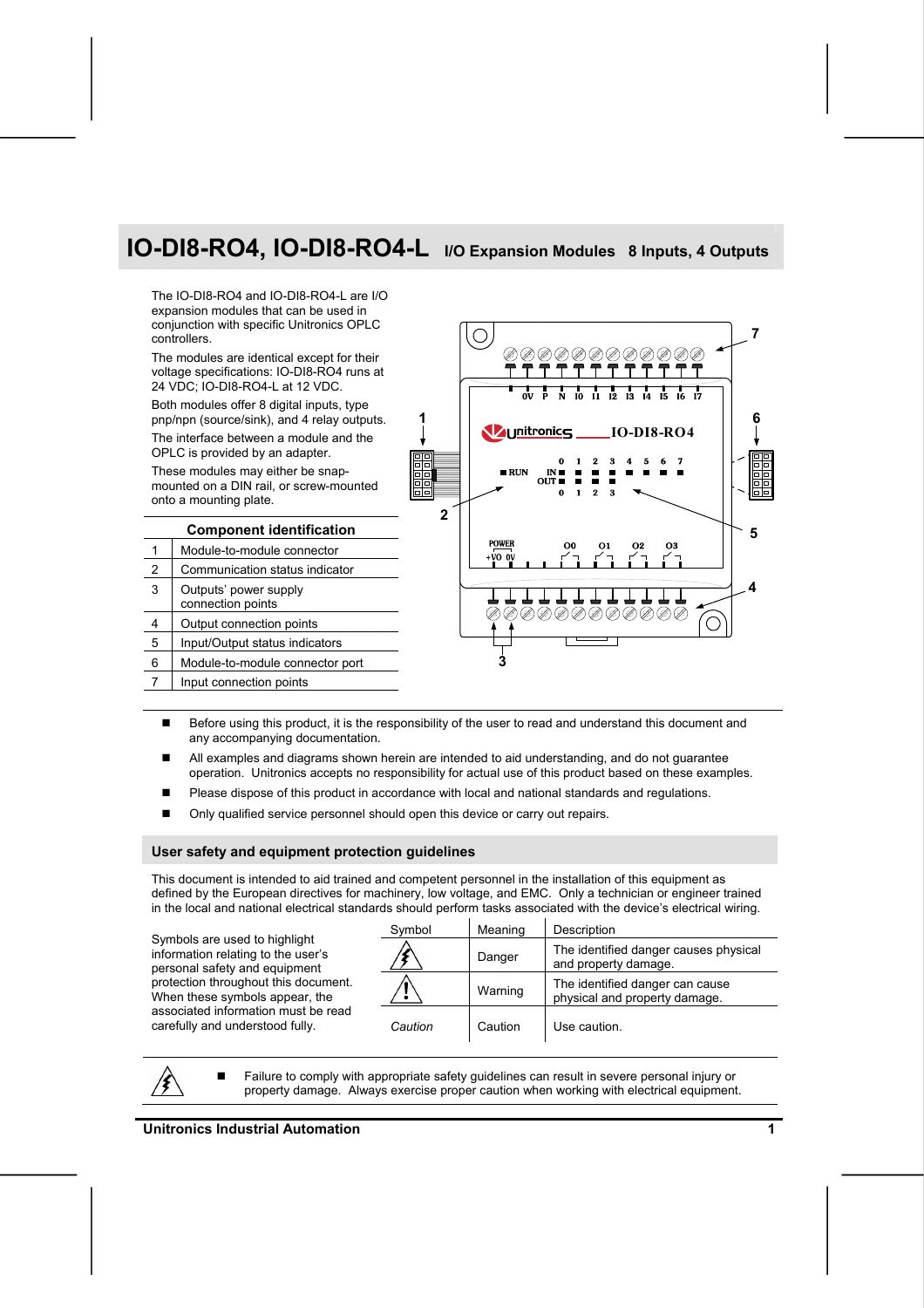#### **IO-DI8-RO4, IO-DI8-RO4-L I/O Expansion Modules 7/03**

- Check the user program before running it.
- Do not attempt to use this device with parameters that exceed permissible levels.
- Install an external circuit breaker and take appropriate safety measures against short-circuiting in external wiring.
- To avoid damaging the system, do not connect / disconnect the device when the power is on.

#### **Environmental Considerations**



■ Do not install in areas with: excessive or conductive dust, corrosive or flammable gas, moisture or rain, excessive heat, regular impact shocks or excessive vibration.

 Leave a minimum of 10mm space for ventilation between the top and bottom edges of the device and the enclosure walls.

- Do not place in water or let water leak onto the unit.
- Do not allow debris to fall inside the unit during installation.

### **Mounting the Module**

### **DIN-rail mounting**

Snap the device onto the DIN rail as shown below; the module will be squarely situated on the DIN rail.





### **Screw-Mounting**

The figure on the next page is drawn to scale. It may be used as a guide for screw-mounting the module. Mounting screw type: either M3 or NC6-32.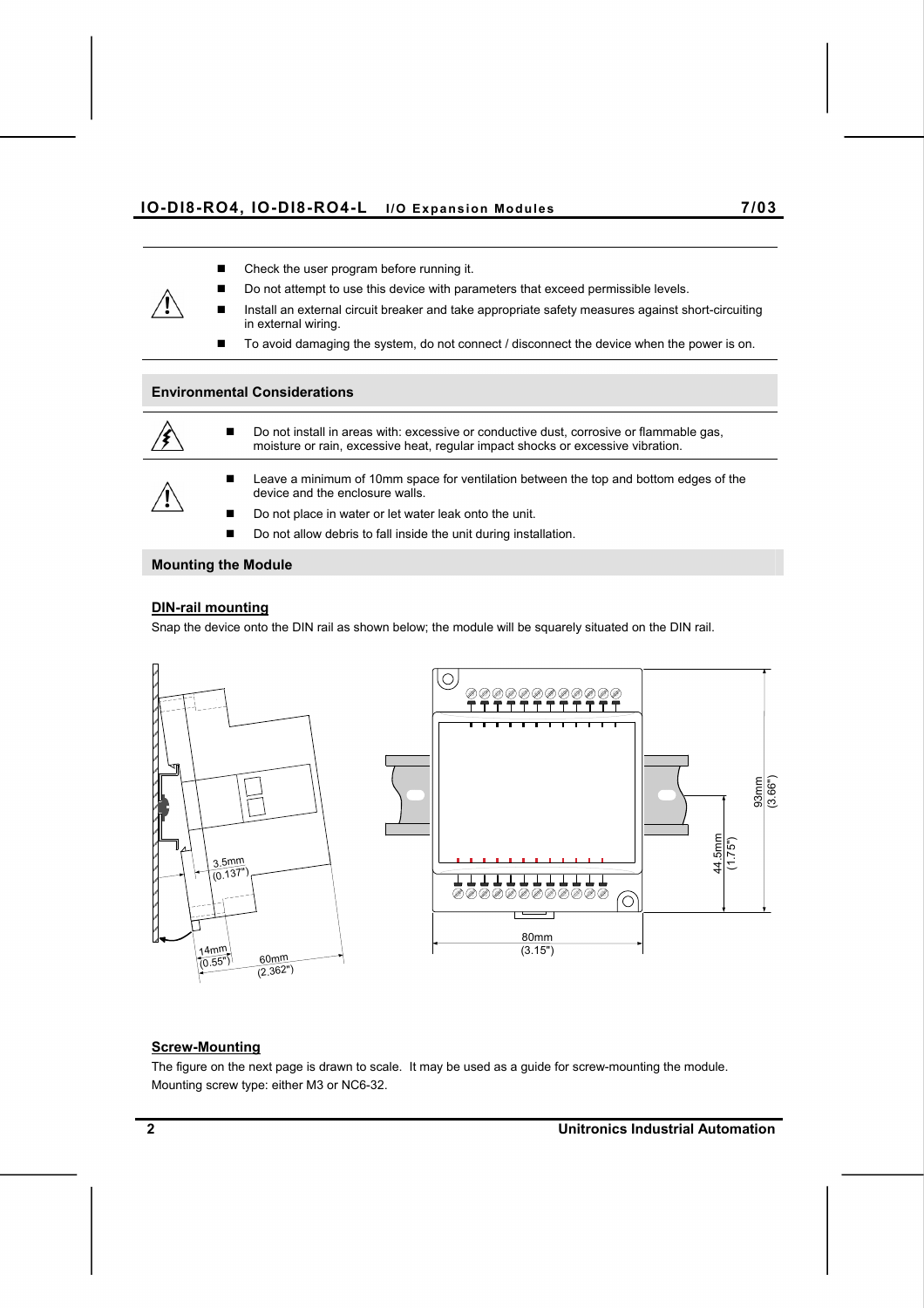

**Unitronics Industrial Automation 3**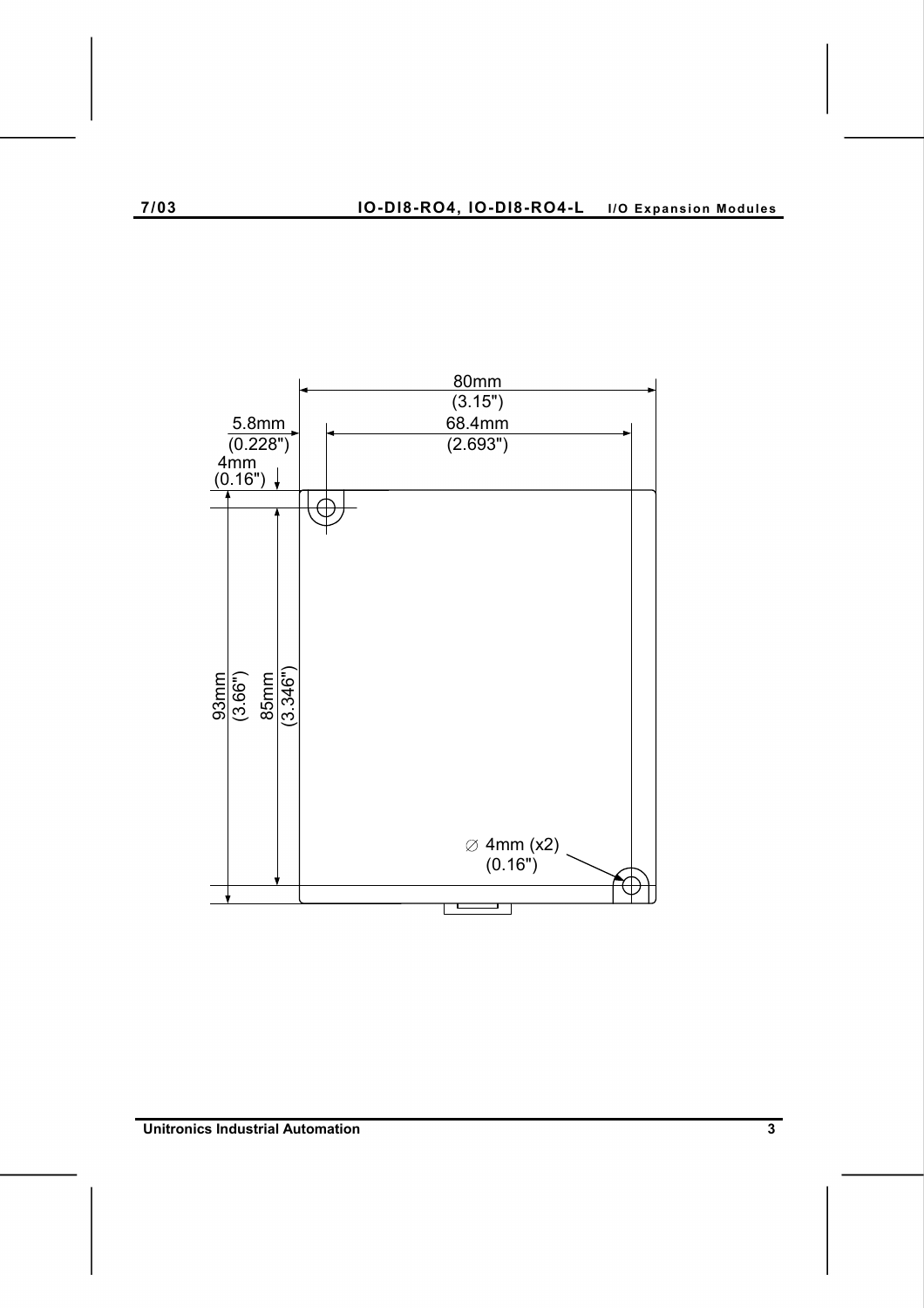#### **Connecting Expansion Modules**

An adapter provides the interface between the OPLC and an expansion module. To connect the I/O module to the adapter or to another module:

1. Push the module-to-module connector into the port located on the right side of the device.

Note that there is a protective cap provided with the adapter. This cap covers the port of the **final**  I/O module in the system.



 To avoid damaging the system, do not connect or disconnect the device when the power is on.





#### **Wiring Procedures**

Use crimp terminals for wiring; use 26-12 AWG wire (0.13 mm<sup>2</sup>-3.31 mm<sup>2</sup>) for all wiring purposes.

- 1. Strip the wire to a length of 7±0.5mm (0.250–0.300 inches).
- 2. Unscrew the terminal to its widest position before inserting a wire.
- 3. Insert the wire completely into the terminal to ensure that a proper connection can be made.
- 4. Tighten enough to keep the wire from pulling free.
- To avoid damaging the wire, do not exceed a maximum torque of 0.5 N·m (5 kgf·m).
- Do not use tin, solder, or any other substance on stripped wire that might cause the wire strand to break.
- Install at maximum distance from high-voltage cables and power equipment.

#### **I/O Wiring—General**

- Input or output cables should not be run through the same multi-core cable or share the same wire.
- **Allow for voltage drop and noise interference with input/output lines used over an extended distance.** Use wire that is properly sized for the load.
- The adapter, input signals, and outputs' power supply must be connected to the same 0V signal.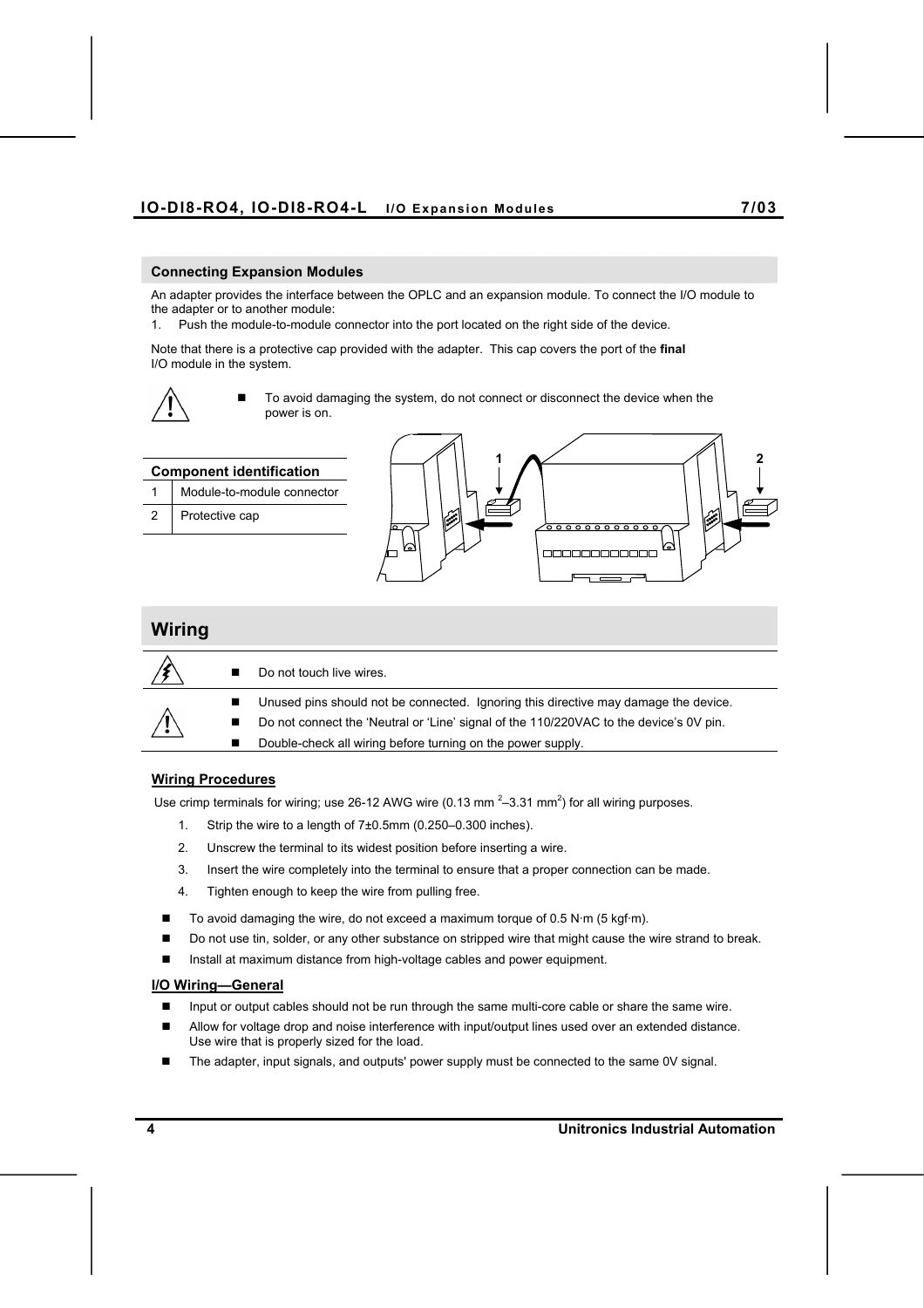#### **Digital I/Os**

■ Inputs may be wired as either pnp (source) or npn (sink) inputs.

npn (sink) inputs pnp (source) inputs



npn (sink) high-speed counter/frequency measurer



### **Wiring the Output's Power Supply Culputs** Outputs

Wiring DC supply

- 1. Connect the "positive" cable to the "+V0" terminal, and the "negative" to the "0V" terminal.
	- A non-isolated power supply can be used provided that a 0V signal is connected to the chassis.
	- Do not connect the 'Neutral or 'Line' signal of the 110/220VAC to the device's 0V pin.
	- In the event of voltage fluctuations or non-conformity to voltage power supply specifications, connect the device to a regulated power supply.



pnp (source ) high-speed counter/frequency measurer





**Unitronics Industrial Automation 5**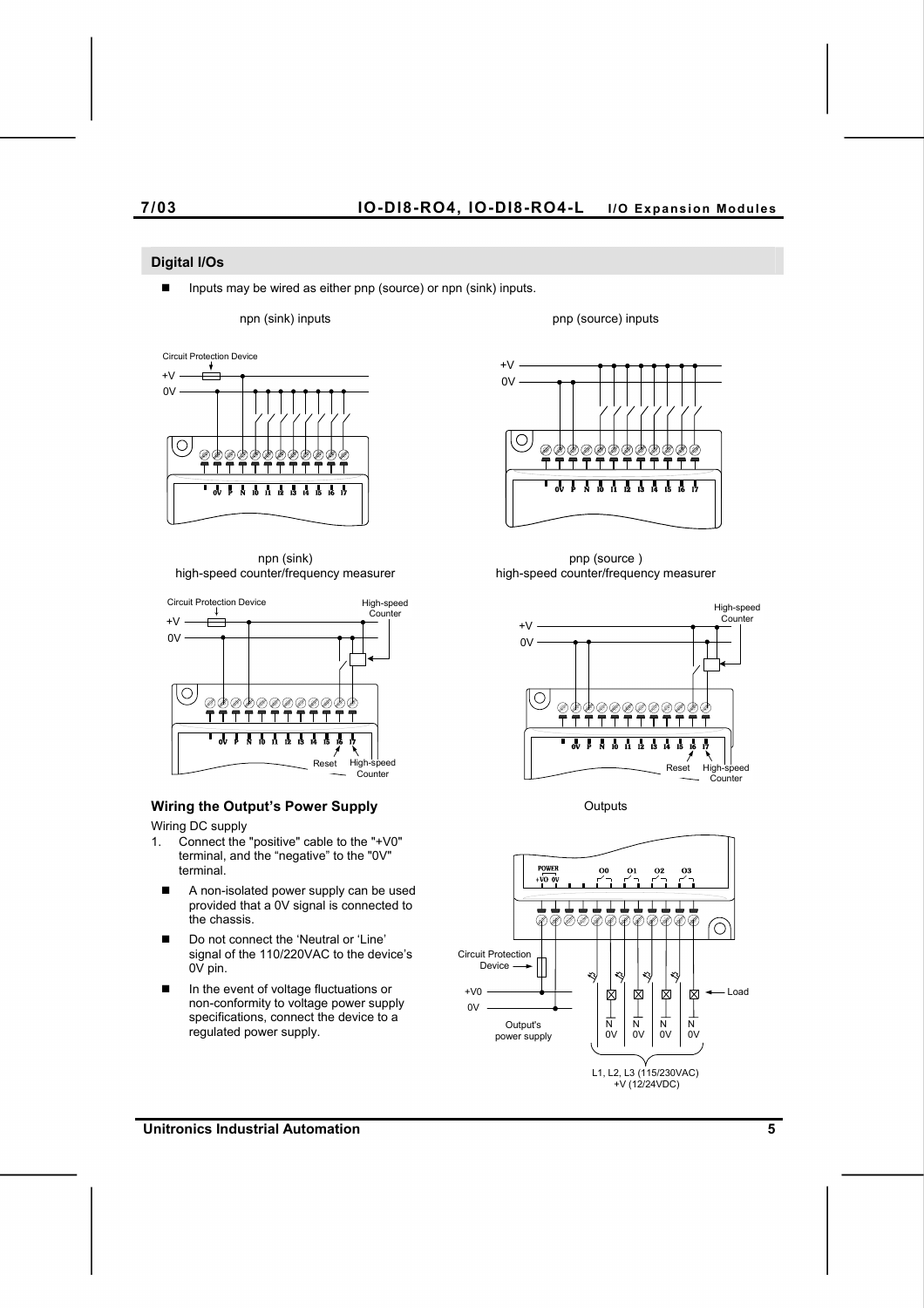## **IO-DI8-RO4, IO-DI8-RO4-L I/O Expansion Modules 7/03**

#### **Increasing Contact Life Span**

Both modules have 4 relay outputs. To increase the life span of these contacts and protect the module from potential damage by reverse EMF, connect:

- a clamping diode in parallel with each inductive DC load,
- an RC snubber circuit in parallel with each inductive AC load.



# **IO-DI8-RO4, IO-DI8-RO4-L Technical Specifications**

| Max. current consumption<br>Typical power consumption<br>Status indicator<br>(RUN) | 60mA maximum from the adapter's 5VDC<br>$0.15W$ @ 5VDC<br>Green I FD:<br>-Lit when a communication link is established between module and OPLC.<br>-Blinks when the communication link fails.  |                                                                |  |  |
|------------------------------------------------------------------------------------|------------------------------------------------------------------------------------------------------------------------------------------------------------------------------------------------|----------------------------------------------------------------|--|--|
| Inputs                                                                             |                                                                                                                                                                                                |                                                                |  |  |
| Number of inputs<br>Input type<br>Galvanic isolation<br>Status indicators          | 8 (in one group)<br>pnp (source) or npn (sink)<br>None                                                                                                                                         |                                                                |  |  |
| (IN)                                                                               | Green LEDs—Lit when the corresponding input is active. See Note 1.                                                                                                                             |                                                                |  |  |
| Nominal input voltage                                                              | 24VDC for IO-DI8-RO4, 12VDC for IO-DI8-RO4-L                                                                                                                                                   |                                                                |  |  |
| Input voltage<br>pnp (source)                                                      | <b>IO-DI8-RO4</b><br>0-5VDC for Logic '0'<br>17-28.8VDC for Logic '1'                                                                                                                          | IO-DI8-RO4-L<br>0-3VDC for Logic '0'<br>8-15.6V for Logic '1'  |  |  |
| npn (sink), voltage/current                                                        | 17-28.8VDC/<1.1 mA for Logic '0'<br>0-5VDC/>4.3mA for Logic '1'                                                                                                                                | 8-15.6VDC/<1.1 mA for Logic '0'<br>0-3VDC/>4.3mA for Logic '1' |  |  |
| Input current                                                                      | 6mA@24VDC                                                                                                                                                                                      | 6mA@12VDC                                                      |  |  |
| Response time<br>Input #7<br>Resolution<br>Frequency<br>Minimum pulse width        | 10mSec typical<br>The specifications below apply when this input is wired for use as a high-speed<br>counter input/frequency measurer. See Notes 2 and 3.<br>16-bit<br>5kHz maximum<br>$80µ$ s |                                                                |  |  |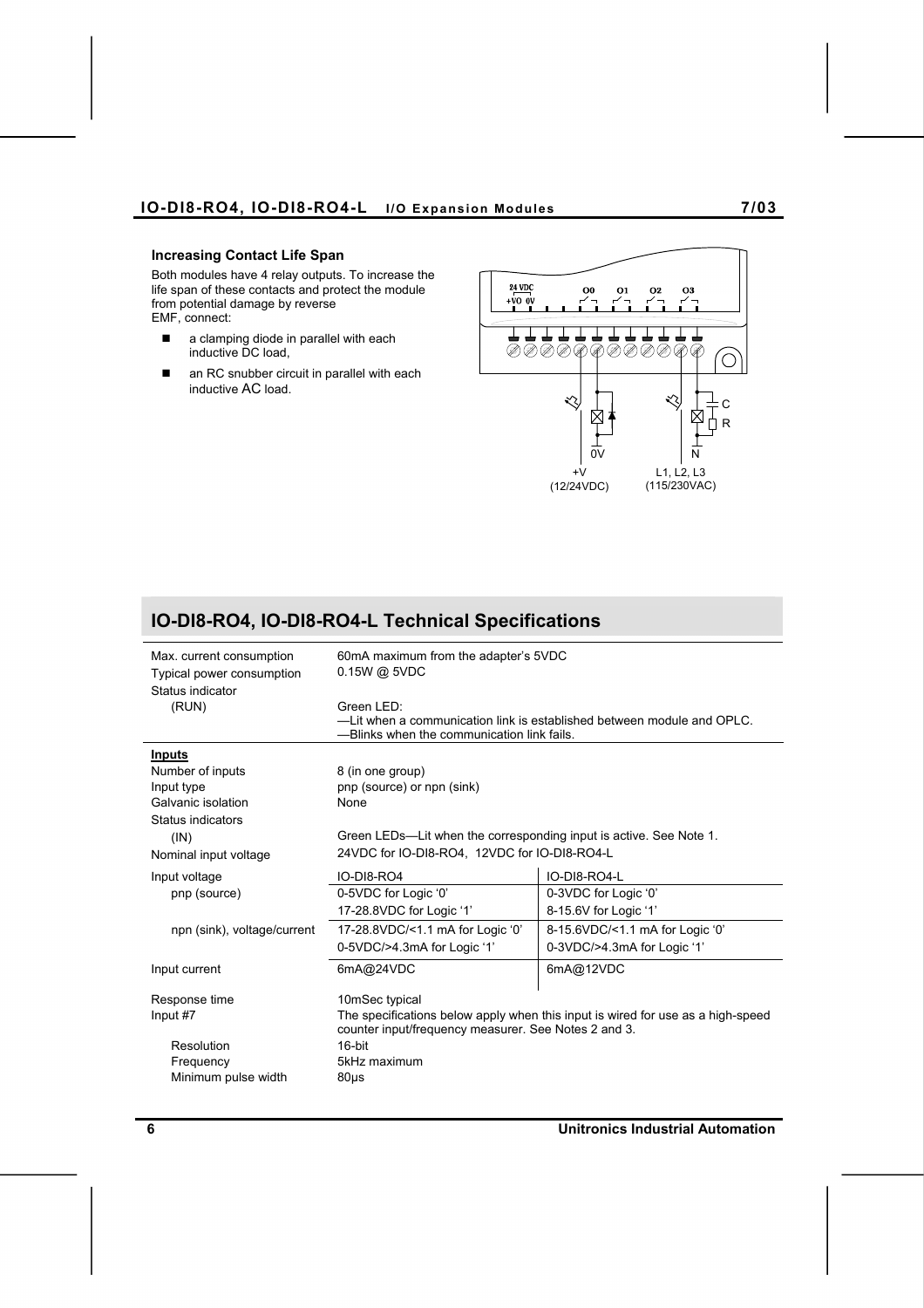# **7/03 IO-DI8-RO4, IO-DI8-RO4-L I/O Expansion Modules**

| <b>Outputs</b>              |                                                                                |                 |  |
|-----------------------------|--------------------------------------------------------------------------------|-----------------|--|
| Number of outputs           | 4 relay                                                                        |                 |  |
| Output type                 | SPST-NO relay: 230VAC / 24VDC                                                  |                 |  |
| Type of relay               |                                                                                |                 |  |
| IO-DI8-RO4                  | Takamisawa JY-24H-K or NAIS (Matsushita) JQ1AP-24V<br>or OMRON G6B-1114P-24VDC |                 |  |
| IO-DI8-RO4-L                | Takamisawa JY-12H-K or NAIS (Matsushita) JQ1AP-12V<br>or OMRON G6B-1114P-12VDC |                 |  |
| Isolation                   | By relay                                                                       |                 |  |
| Status Indicators           |                                                                                |                 |  |
| (OUT)                       | Red LEDs—Lit when the corresponding output is active.                          |                 |  |
| Output current              | 5A maximum (resistive load)                                                    |                 |  |
|                             | 1A maximum (inductive load)                                                    |                 |  |
| Maximum frequency           | 10Hz                                                                           |                 |  |
| Contact protection          | External precautions required (see above: Increasing Contact Life Span)        |                 |  |
| Outputs' power supply       | IO-DI8-RO4                                                                     | IO-DI8-RO4-L    |  |
| Nominal operating voltage   | 24VDC                                                                          | 12VDC           |  |
| Operating voltage           | 20.4 to 28.8VDC                                                                | 10.2 to 15.6VDC |  |
| Maximum current consumption | 40mA@24VDC                                                                     | 75mA@12VDC      |  |
|                             |                                                                                |                 |  |
| <b>Environmental</b>        | IP20 / NFMA1                                                                   |                 |  |
| Operating temperature       | 0° to 50°C (32° to 122°F)                                                      |                 |  |
| Storage temperature         | $-20^{\circ}$ to 60° C (-4° to 140°F)                                          |                 |  |
| Relative Humidity (RH)      | 5% to 95% (non-condensing)                                                     |                 |  |
| Dimensions (WxHxD)          | 80mm x 93mm x 60mm (3.15" x 3.66" x 2.362")                                    |                 |  |
| Weight                      | 164g (5.8oz.)                                                                  |                 |  |
| Mounting                    | Either onto a 35mm DIN-rail or screw- mounted.                                 |                 |  |

**Notes:**

1. The inputs' LEDs light up only when communication link is established between module and OPLC.

2. Input #7 can function either as a high-speed counter, a frequency measurer, or as a normal digital input. When Input #7 is used as a normal digital input, normal input specifications apply.

3. Input #6 can function either as the counter's reset, or as a normal digital input; in either case, its specifications are those of a normal digital input.